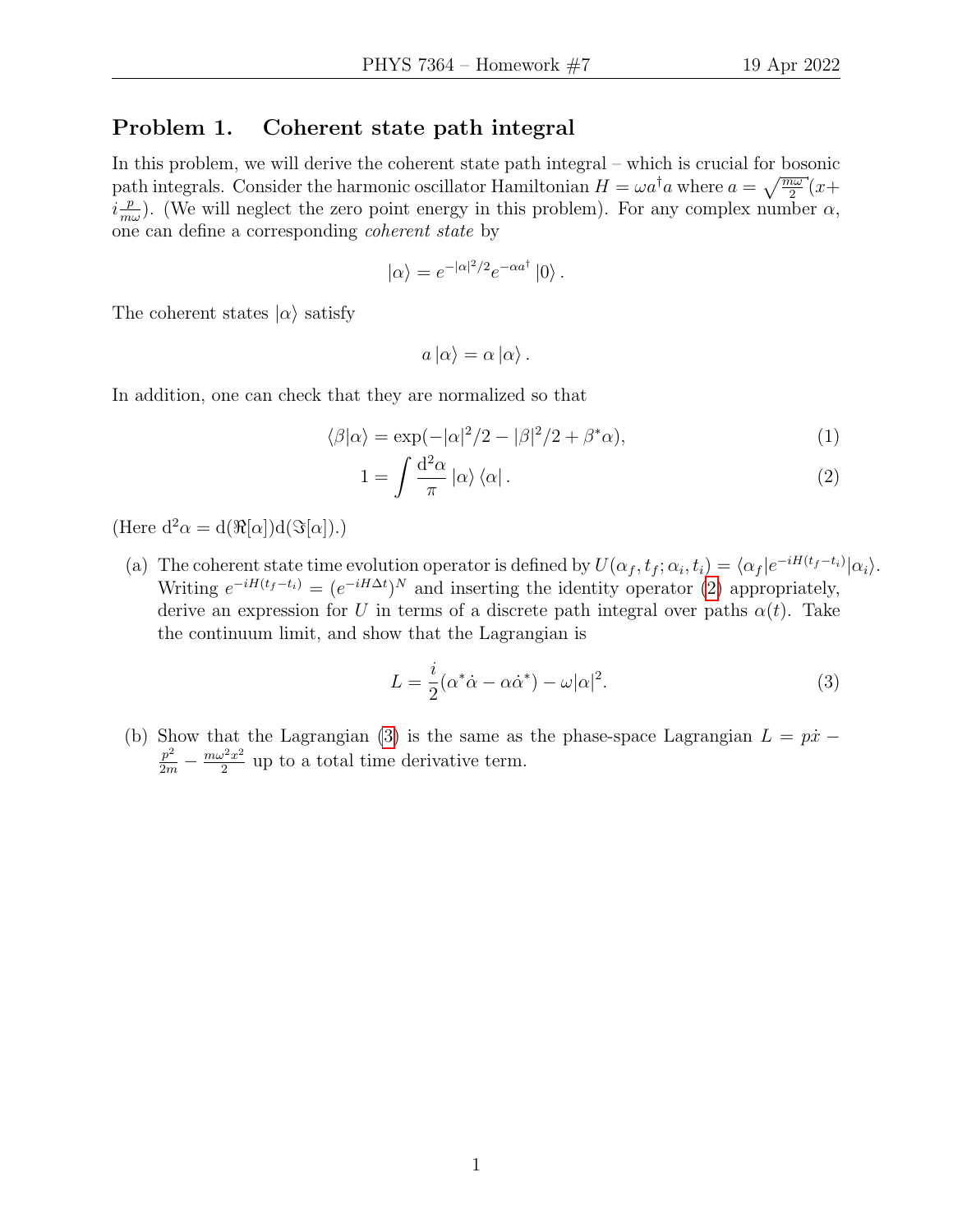## Problem 2. Path Integral and Operator Ordering

A 3D quantum particle in a magnetic field is described by the quantum Hamiltonian

<span id="page-1-0"></span>
$$
H = \frac{1}{2m}(p - A(x))^2
$$
  
= 
$$
\frac{1}{2m}(p^2 - pA(x) - A(x)p + A(x)^2).
$$
 (4)

(Here we set  $q = c = 1$  for simplicity).

- (a) Writing  $e^{-iH(t_f-t_i)} = (e^{-iH\Delta t})^N$ , derive a discrete (Lagrangian) path integral expression for  $U(x_f, t_f; x_i, t_i)$ . Use the ordering of p,  $A(x)$  in Eq. [\(4\)](#page-1-0).
- (b) The Hamiltonian can be equivalently written as

<span id="page-1-1"></span>
$$
H = \frac{1}{2m}(p^2 - 2pA(x) - i\nabla \cdot A(x) + A(x)^2).
$$
 (5)

Derive a discrete (Lagrangian) path integral expression for  $U$  using the ordering in Eq.  $(5)$ .

- (c) Take the continuum limit and show that the first discrete integral leads to a continuum path integral with Lagrangian  $L = \frac{m}{2}$  $\frac{m}{2}\dot{x}^2 + A(x)\dot{x}$ , while the second leads to  $L =$ m  $\frac{m}{2}\dot{x}^2 + A(x)\dot{x} + \frac{i\nabla A(x)}{2m}$  $\frac{A(x)}{2m}$ .
- (d) The additional  $\frac{i\nabla A(x)}{2m}$  term has a real physical effect (it is not a total derivative) so something must be wrong. The resolution of this apparent paradox is that continuum path integrals with terms like  $A(x)\dot{x}$  are inherently ambiguous/ill-defined. Consider the following two discretizations of  $A(x)\dot{x}$ :

$$
\left(\frac{A(x_k) + A(x_{k-1})}{2}\right)\left(\frac{x_k - x_{k-1}}{\Delta t}\right); \qquad A(x_{k-1})\left(\frac{x_k - x_{k-1}}{\Delta t}\right). \tag{6}
$$

Argue that for a typical path in the path integral, the difference between these two terms is of order  $(\Delta t)^0$  so that the difference between the amplitudes obtained from the two discretizations is finite in the limit  $N \to \infty$ . This is the path integral analogue of the operator ordering ambiguity which occurs when quantizing a classical theory.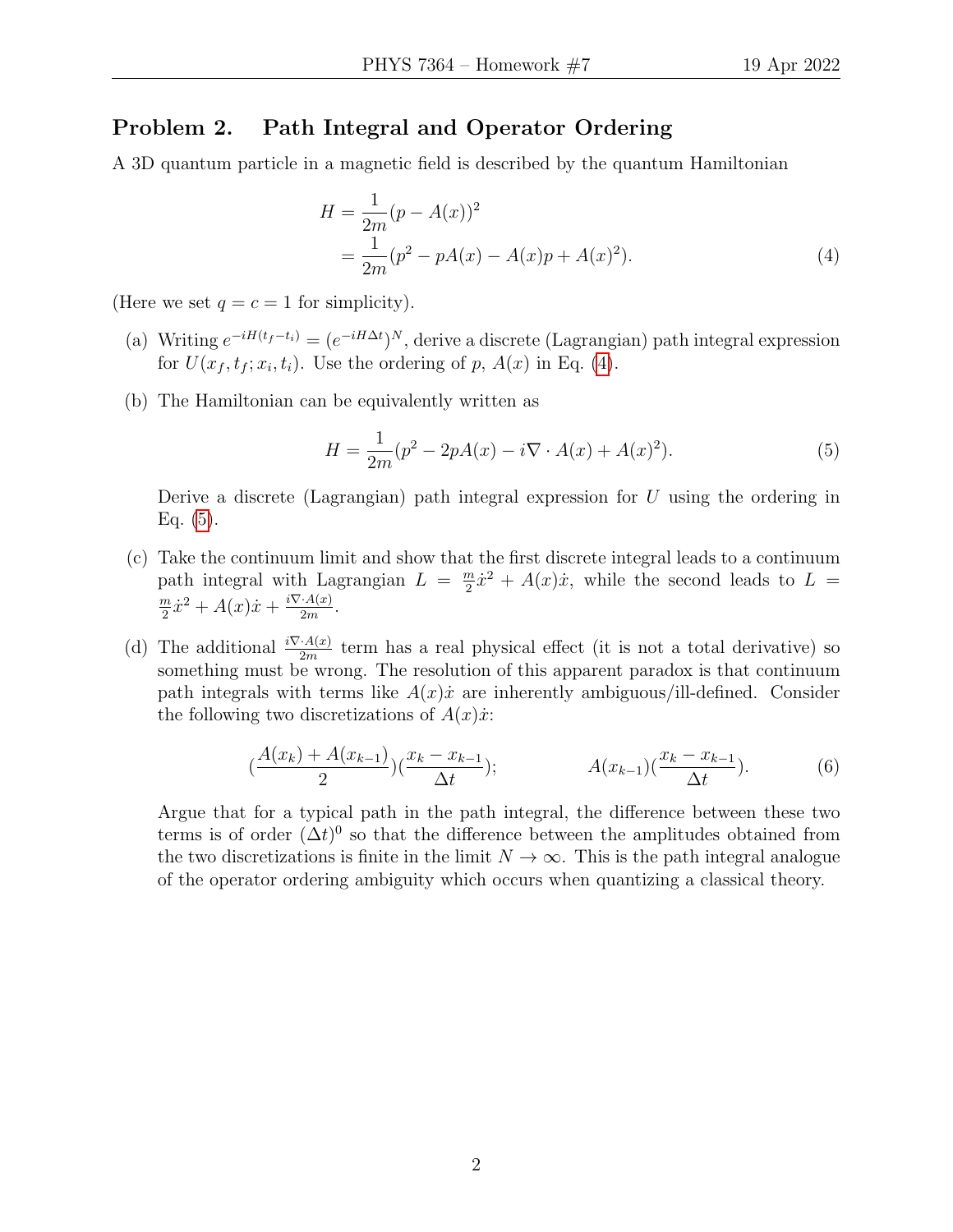## Problem 3. Harmonic oscillator path integral

Calculate the time evolution operator  $U(x_f, t_f; x_i, t_i)$  for the harmonic oscillator  $H = \frac{p^2}{2m} +$  $m\omega_0x^2$  $\frac{\sqrt{20x^2}}{2}$  by generalizing the free particle calculation from class. You may wish to use the identity  $\det(C_n) = \sin((n+1)x)/\sin(x)$  where  $C_n$  is the tridiagonal  $n \times n$  matrix

$$
C_n = \begin{pmatrix} 2\cos x & -1 & 0 \\ -1 & 2\cos x & -1 & \dots \\ 0 & -1 & 2\cos x & \dots \\ \vdots & \vdots & \ddots \end{pmatrix}
$$
 (7)

Using analytic continuation, write down the imaginary time evolution operator  $U_{\text{im}}(x_f, \tau_f; x_i, \tau_i)$ . By examining the decay of  $U_{\text{im}}(0, \tau_f; 0, \tau_i)$  in the limit  $\tau_f - \tau_i \to \infty$ , find the ground state energy. (*Hint*: In imaginary time  $e^{-\beta H} \to |E_0\rangle \langle E_0| e^{-\beta E_0}$  as  $\beta \to \infty$ , and  $\beta = \tau_f - \tau_i = 1/T$ for temperature  $T$ )